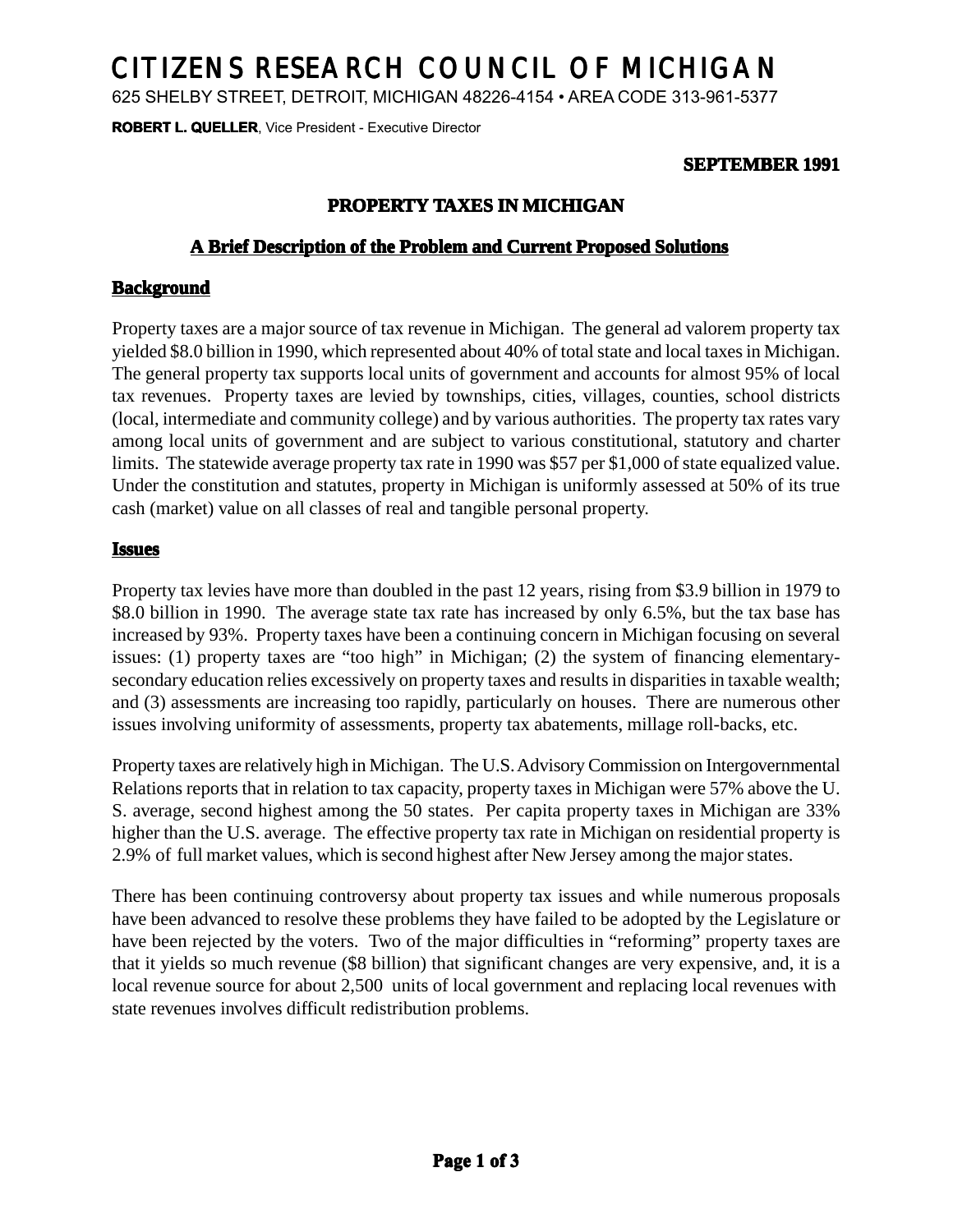## **Current Proposals oposals**

There are five major proposals currently under consideration that would significantly impact property taxes.

**Tax Base Sharing.** It appears that the Legislature will adopt this year a so-called "tax base sharing" plan for local school district operating millage levied on increases in the state equalized values of commercial industrial and utility property over the base year of 1990-91. One-half of the net SEV increase in business property over the base year in each school district would be taxed at the local school district operating millage rate and shared with other school districts. Such taxes collected by in-formula districts (those that are eligible for state school aid under the general membership formula) would be retained by them, while those business taxes shared by out-of-formula districts would be distributed to the in-formula districts on a per pupil basis. The purpose is to reduce the disparities in taxable property values per pupil among school districts. This will neither directly increase nor decrease total property taxes — it simply re-distributes some business property taxes among school districts — although the potential exists for out-of-formula districts to attempt to increase tax rates to offset the loss of business property taxes.

**Assessment Freeze, Limit Increases and Charge Roll-backs.** Public Act 15 of 1991 freezes assessments on real property for one year — 1992 assessments would be frozen at 1991 levels. In 1993 assessments would return to 50% of true cash value (there might be a two-year jump in assessments). A companion measure, HJR H, isa proposed constitutional amendment, subject to approval by the voters in November 1992, that would limit annual assessment increases on each parcel of homestead property to 5% annually or the rate of inflation, whichever is less, beginning in 1993. When the homestead is sold it would be reassessed at 50% of true cash value (current market value at the time of sale). The proposed amendment would also change the Headlee millage rollback provisions to require millage roll-backs by class of property instead of a uniform millage rollback of all classes of property.

Historically, Michigan has had a system of uniform general ad valorem property taxes — allproperty of all classes is assessed uniformly at 50% of true cash (market) value and all property within a taxing jurisdiction is taxed at the same rate. HJR H introduces elements of a classified property tax into the uniform property tax system. Residential property could be assessed at alower ratio than business property and the millage rates imposed would vary by class of property as a result of differences in Headlee millage roll-backs, with business property taxed at a higher rate than residential. Uniformity among residential assessments would also be severely impacted by the limits on assessment increases on individual homesteads and by reassessing homesteads back up to 50% of true cash value only when they are sold.

**Headlee Assessment Ratio Reduction.** Initiative petitions were filed last year for a statute that would reduce the current statutory assessment ratio from 50% of true cash value to 45% for 1991 taxes and to 40% for 1992 and thereafter. This would provide a 20% reduction in all property taxes levied. The state would be required to reimburse local units for the revenue loss. There is acontinuing controversy regarding the sufficiency of the petition signatures.